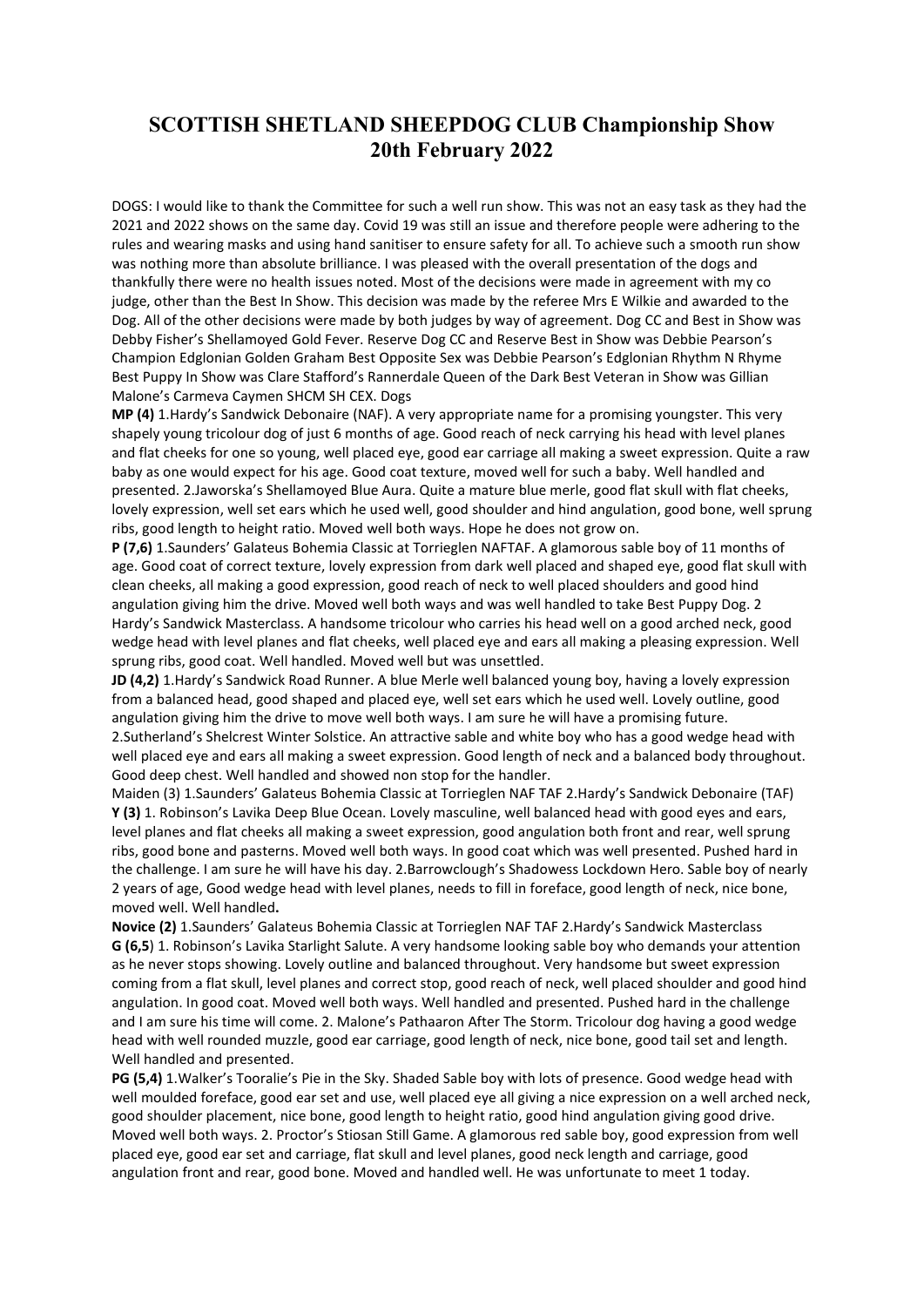L (4,3) 1.Fisher's Shellamoyed Gold Fever. A very appropriate name for this lovely golden sable boy, who takes your eye upon entering the ring, he is a real showman. He has a good coat, which was well presented. He has a lovely balanced head with level planes, flat cheeks and a well moulded foreface, lovely almond eye obliquely set, well set ears which he used non stop, this showed off his lovely arched neck, well laid back shoulders, good depth of chest, good bone and pasterns, well angulated hindquarters, well let down hocks, good tail set and length. Moved with drive as expected from his correct construction. I was pleased to award him the CC and for him to go on to go Best in Show by the referee's decision. I am sure he will get his title as he is a beautiful sound dog in all respects. 2. Lewis's Sandwick Curtain Call at Donmarvic. Shaded sable boy. Well presented and handled. Good wedge head with level planes, good ear placement, good length of neck, good height to length ratio, good bone, moved well.

O (4,3) 1.Pearson's Champion Edglonian Golden Charm. A charming well coated golden sable boy with a lot of charisma. Good height to length ratio, well arched neck, wedge head with level planes, well placed ears which he used well, good shoulder angulation, well sprung ribs, good hind angulation. Moved with drive and freedom as his construction would suggest. He pushed hard in the challenge and I was pleased to award him the RCC. 2. Stafford's Champion Rannerdale Showmaster JW. A lovely rich red sable boy with a well fitting coat, well presented and handled. Wedge head with moulded foreface, nice ears, well placed almond obliquely set eyes all making a sweet expression, good length of neck, nice bone, well proportioned throughout.

Vet (2) 1. Malone's Carmeva Caymen SHCM, SH, CEX. Shaded sable boy of nearly 9 years of age but still in very good shape, good coat which was well presented. He showed non stop for his handler and did not put a foot out of place. Good wedge head, well placed and used ears, level planes giving him a nice expression, good overall shape, nice bone. Moved well. I was pleased to award him Best Veteran in Show. 2.Proctor's Our Little Drummer Boy. Tricolour boy of 9 years of age, good wedge head with level planes and well moulded foreface, masculine expression, good length of neck, good spring of rib, nice bone, good height to length ratio. Moved well.

Special Open Dog- Sable & White (2,1) 1. Walker's Tooralie's Ocho Rios. Shaded sable and white boy of sound construction having a good wedge head, level planes and flat cheeks, good eye placement, well set ears which he used well, good arched neck of good length to well placed shoulders, good spring of rib and depth of chest, nice bone with good pasterns, well angulated hindquarters, nice sweep over the croup, well placed tail of good length. Moved well. One to watch for the future as I am sure he will have his day.

Special Open Dog-Tricolour (1) 1.Reeves Longrange Mr Darcy at Mceeves. Tricolour boy of good proportions, nice wedge head, level planes, good eye and ear set all making a sweet expression, Good length of neck, good bone, well proportioned body, handled and moved well.

Special Open (Not bred by exhibitor) (2) 1.Hepburn's Shellamoyed Simply The Best at Leterikhill JW SHCM SHCEX. Well balanced rich sable boy with lovely head pattern, well placed obliquely set eye and well set ears which he used all the time, all making a lovely expression, good length of neck, well placed shoulder, good bone, good rear angulation. Nicely proportioned. Moved well. 2. Stafford's Champion Rannerdale the Entertainer. Another quality rich red sable boy with shorter head than 1, deeper in back skull but does not detract from the expression, good length of neck, nice bone, in good coat which was well presented. Moved and showed well.

## Judge - Heather Bendelow

BITCHES: I would like to thank the committee for inviting me to judge this friendly well run show, my steward for his efficiency in keeping the ring moving and the exhibitors for braving the weather. Movement on the day was very mixed and head types varied a lot, I was looking for a bitch that could do a good days work combined with a classic head and good movement.

MPB (4) 1 Walker's Ballynerrin Erin Of The Isle (Imp Ire). 7 mth Tri, head of good proportions with sweet expression, good neck and body shape. Showed and moved well. Most settled in this class on the day. 2 Hardy's Sandwick A La Mode. 6 mth Tri, very raw baby with promise. Head of good type with neat ears, just needs to settle. 3 Thomson's Lochdee Galloway Gold.

PB (8, 2) 1 Stafford's Rannerdale Queen Of The Dark. 10 mths, really well marked Tri. Good length of muzzle with well filled foreface, good ear carriage used well. Almond eye of dark colour. This pup has a lovely shape, moved and showed well , should have a bright future. BPB & BPIS. 2 Robinson's Lavika Angel Of Life. 10 mth sable of good type. Head of correct proportions with good neck and shape. Not quite the maturity and finish of first. 3 Winfield's Oakcroft Cosmic Flower.

JB (3, 2) 1 Lewthwaite's Rannerdale Not On Your Nelly. 10 mth Tri with shorter head type and smaller in size, in good coat, showed well.